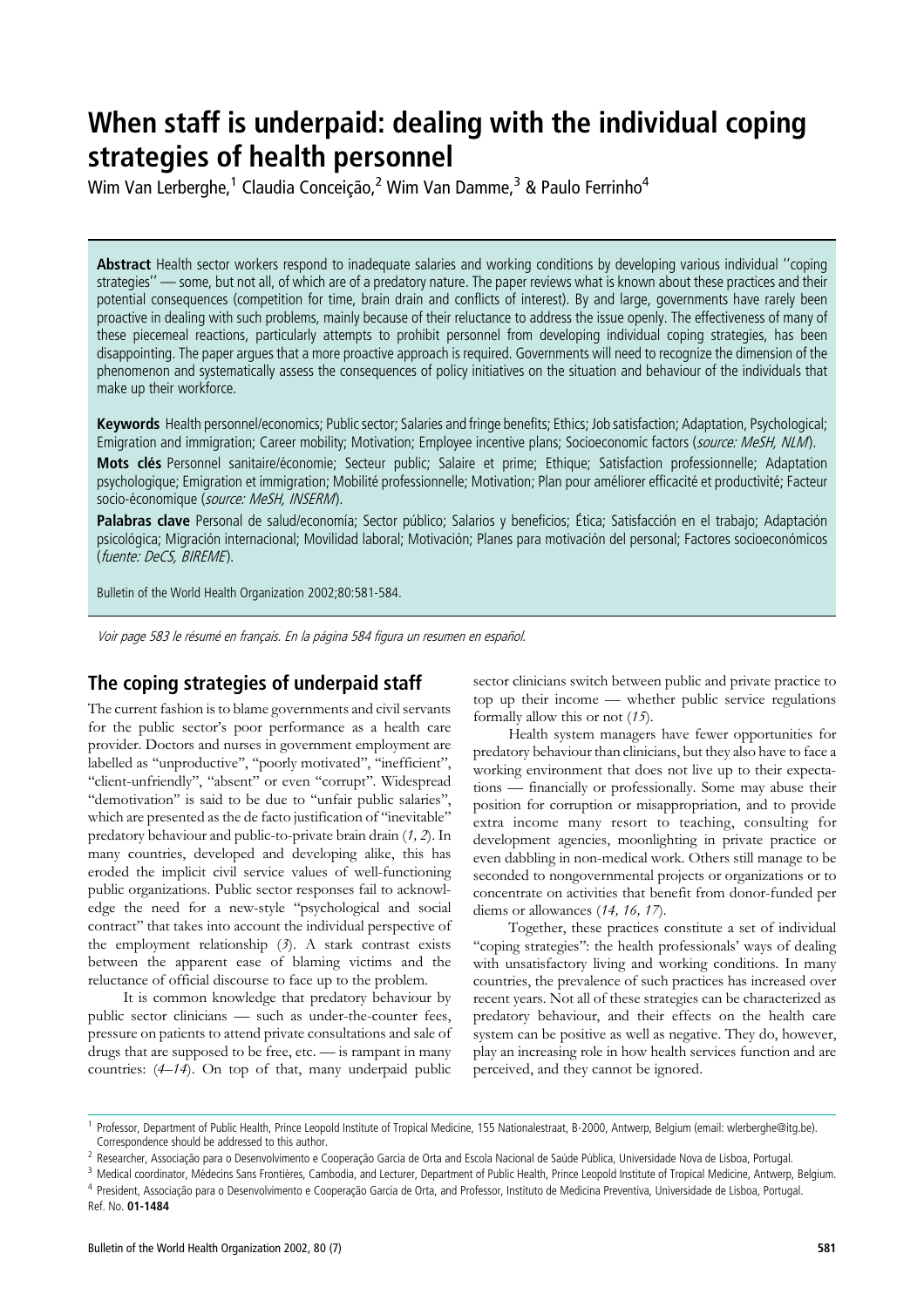It has long been considered politically incorrect to raise these delicate issues explicitly. Recently, however, some (timid) attempts at bringing the debate out into the open — beyond public service rhetoric and ritual condemnations of ''unethical behaviour'' — have been made (18). These have provided a better understanding of how individuals create and use opportunities for pursuing their own interests — an understanding that is the key to developing adequate strategies to deal with the consequences.

# Beyond predation: competition for time, brain drain and conflicts of interest

With current salary levels in many countries, it is quite surprising that so many people actually do remain in public service, when they could earn much more in private practice. Money is clearly only one element; other ''motivators'' include social responsibility, self-realization, access to medical technology, professional satisfaction and prestige (19). Still, income does remain fundamental. Individual income topping-up strategies allow professionals to achieve a standard of living closer to what they expect. In one study, such strategies more than doubled the median income of managers, increasing it from 20% to 42% of that of an individual in full-time private practice (17). The upside is that income topping-up helps to retain valuable expertise in public service (7, 20), but there is also a downside.

The predatory behaviour of individual clinicians constitutes, in many cases, a de facto financial barrier to access to health care  $(4, 21)$ . More importantly, in the long run, such behaviour delegitimizes the public's expectations about public health service delivery and jeopardizes the necessary trust between user and provider.

Other (non-predatory) coping strategies also affect access, but through competition for time. In many countries, medical staf employed as civil servants are only nominally available to fulfil full-time tasks (14, 18). Moonlighting in private practice or training sessions attended for the per diem obviously eat into their availability, and thus limit access to care. This also results in a net flow of resources out of the public sector. In many countries, therefore, low salaries paradoxically lead to high costs per unit of output. Competition for time does not only affect access to clinical services. Managers who participate in other activities of development agencies, or provide expertise for them, are less available to run services and programmes (17). Many agencies are aware of this, and, in theory at least, try to emphasize task-specific and short-term reliance on national staff (22–25). In actual practice, however, concerns for short-term effectiveness often outweigh considerations of long-term sustainability (18).

More insidious than predation or competition for time is the problem of conflicts of interest. When health officials set up a business to improve their living conditions — or merely to make ends meet — this may not interfere with their work as civil servants (although it is likely to compete for time and to reinforce rural-to-urban migration). When officials take up an extra teaching job, this may actually be beneficial to the public agenda, because it reinforces the contact of trainees with the realities of the health services. When officials engage in private practice, however, the potential conflict of interest is obvious (26). Such conflict is also a real possibility when managers moonlight with development agencies: the institutional interests and policies of these organizations are not necessarily congruent with national health policies or the agenda of the public sector (15, 17, 27).

Looking for opportunities is part and parcel of developing individual coping strategies. This directly stimulates the brain drain. For health professionals, the brain drain is often thought of only in terms of intercountry migration (28). Failure to place and retain the right person in the right post, however, is not merely a question of a Congolese doctor deciding to move to South Africa or a Philippine nurse to the United States. It is also a question of internal — and at first rural-to-urban — migration.

Countries have attempted to retain and deploy professional staff in rural areas through a variety of methods. They have decentralized the location of training institutions (29), introduced recruitment quotas to ensure that the most peripheral areas are represented among medical students (29) and made rural field experience during medical training compulsory (30). Results are mixed. Indonesia, for example, used access to specialist training as an incentive to attract doctors to underserved areas. This appeared to work initially, but it proved expensive and attracted providers with the "wrong" skills and attitudes (31).

Ultimately, the main constraint is the inequitable socioeconomic development of rural compared to urban areas and the comparative social, cultural and professional advantages of cities. Cities also offer more opportunities to diversify income generation (26, 32). The need to make up for inadequate salaries in a setting where there are opportunities to do so thus fuels rural-to-urban migration and resistance to redeployment (2, 15, 16, 33, 34). Professionals who have successfully taken advantage of these urban opportunities increase their market value over time, until they are ready to leave public service. Rural-to-urban brain drain is then compounded by public-toprivate brain drain.

Training, especially overseas training, is a highly prized opportunity to increase one's market value to complementary employers and to migrate to cities or even internationally. International development agencies have become more sensitive to the problem over recent years, even when they do not have formal, explicit policies on this matter. The World Bank, for example, has made recommendations to tie access to professional education to a commitment to practise a certain number of years in the country or reimburse the costs of training, to limit opportunities for training abroad, and to finance professional education through loans to students that need not be reimbursed when they accept work in an underserved area (35). To limit the brain drain due to their own activities, organizations such as the Norwegian Agency for International Development (NORAD), the German Technical Cooperation Agency (GTZ) and the World Health Organization (WHO) in principle implement human resources recruitment policies that emphasize the employment of task-specific and short-term consultants, with a commitment of national institutions to retain such staff (21–24).

In practice, many of the best clinicians end up in private practice and many of the best civil servants in development organizations. What starts as a job on the side to complement an inadequate salary quickly becomes a matter of professional and social prestige: leaving civil service turns into a sure sign of success.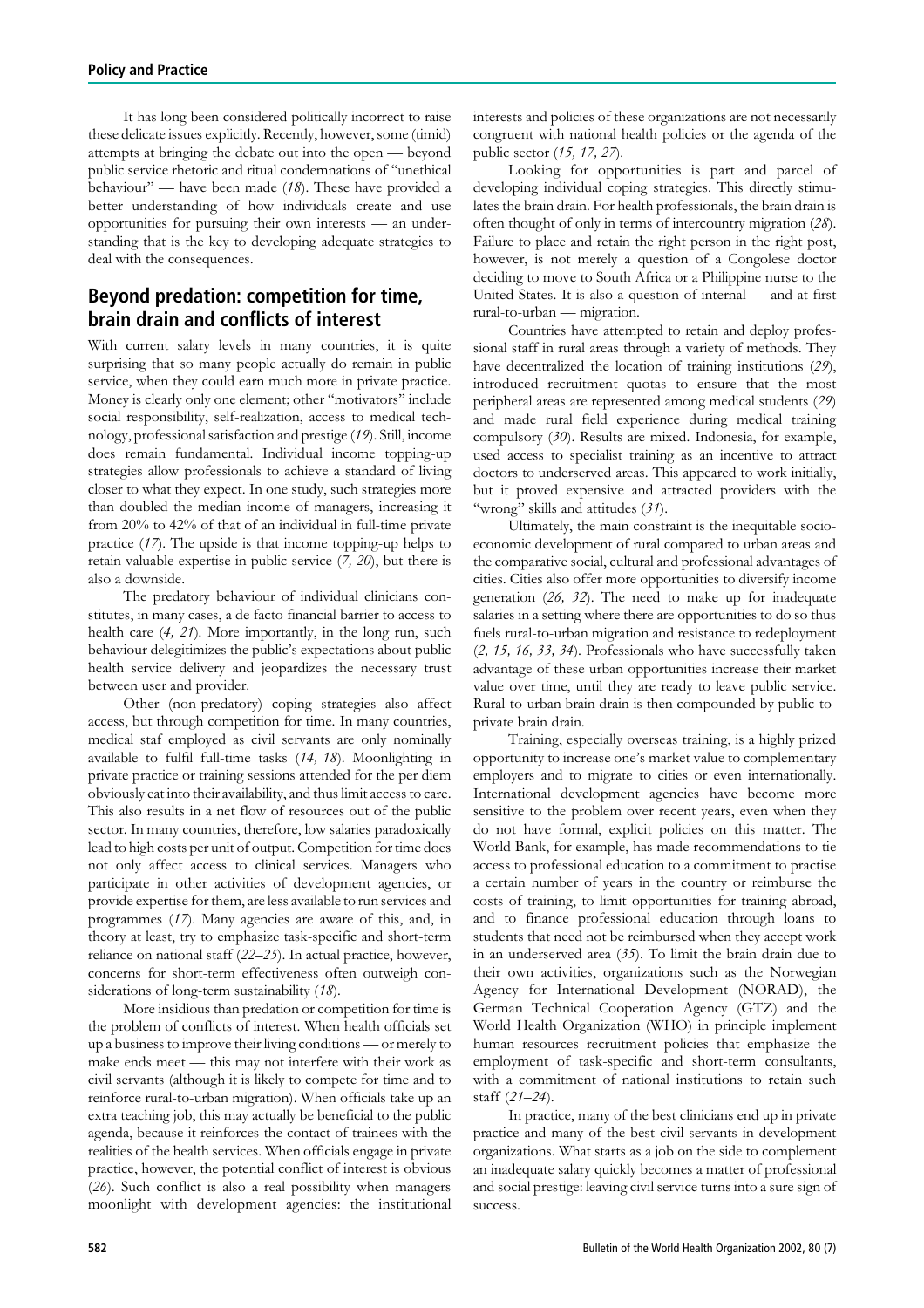# Dealing with coping strategies

Most public responses to individual coping strategies fail to acknowledge the obvious — that individual employees are reacting individually to the failures of the organizations in which they work and that these de facto choices and decisions become part of what the organization is. Pretending that the problem does not exist — or that it is a mere question of individual ethics — does not make it go away.

At the centre of the reliance on individual coping strategies is a very strong motor — the gap between the professional's financial (but also social and professional) expectations and what public service can offer. Closing the salary gap by raising public sector salaries to "fair" levels is unlikely to be enough to break the vicious circle. The first reason for this is that it is not a realistic option in many of the poorest countries. In the average low-income country, salaries would have to be multiplied by at least a factor of five to bring them to the level of incomes from small private practices (17). Doing this for all civil servants is not imaginable; doing it only for selected groups is politically difficult. The second reason is that a mere increase in salary would not automatically restore the sense of purpose that is required to make public services function. As such it would not be enough to make moonlighting disappear spontaneously.

Downsizing central bureaucracies and de-linking health service delivery from civil service would make it possible to divide the salary mass among a smaller workforce, leaving a better individual income for those who remain. Experience shows, however, that such initiatives often generate so much resistance among civil servants that they never reach a stage of implementation (35). Where retrenchment becomes a reality, it is rarely followed by substantial salary increases, so the problem remains and the public sector is even less capable of assuming its mission.

Prohibiting civil servants from complementing their income is equally unlikely to meet with success, certainly if the salary scales remain blatantly insufficient. In situations where it is difficult to keep staff performing adequately for want of decent salaries and working conditions, those who are supposed to enforce such prohibition are usually in the same situation as those who have to be disciplined. As an isolated measure, restrictive legislation — when not blatantly ignored — only drives the practice underground and makes it difficult to avoid or correct negative effects (17).

Openly naming and attempting to solve the problem of moonlighting and brain drain, on the other hand, may contain

and discourage those income-generating activities that represent a conflict of interest in favour of safety valves with less potential for negative impact on the functioning of the health services. Besides minimizing conflicts of interest, open discussion can diminish the feeling of unfairness among colleagues (37). It then becomes possible to organize things in a more transparent and predictable way. The indications are that professionals of the newer generation have more modest expectations and are realistic enough to see that the market for developing coping strategies is finite and, to a large extent, occupied by their elders.

This gives scope for the introduction of systems of incentives that are coherent with the organization's social goals (37). For example, where financial compensation for work in deprived areas is introduced in a context that provides a clear sense of purpose and the necessary recognition, it may help to reinstate lost civil service values (38).

It makes no sense to expect health workers to perform well in circumstances where the minimal working instruments and resources are blatantly deficient. Improvement of working conditions, however, is more than a combination of adequate salary and the decent equipment. It also means developing career prospects and providing perspectives for training (19). Perhaps most importantly, it requires a social environment that reinforces professional behaviour free from the clientelism and arbitrariness prevalent in the public sectors of many countries.

Piecemeal approaches may work to correct the situation, at least partially or temporarily. What is obvious, though, is that legislation and regulation are not enough. However ill-defined they may be, the value systems of the professionals are a major determinant in the difference between providing good or bad service to the public. It would be naive to think that this could be achieved merely through bureaucratic regulation by governments or donor agencies. Without building up pressure from peers as well as from users, disinvestment by civil servants is more likely to increase than to diminish. One way to increase pressure would be to include a formal ''human resources impact assessment'' as a condition for the approval of health projects or components of sectorwide approaches. This could force governments and their partners to tackle the problems caused by individual coping strategies and brain drain before they become part of the public organization's culture. It would not guarantee that these problems would be solved, but it would help limit the damage. *n*

Conflicts of interest: none declared.

#### **Résumé**

#### Quand les employés sont sous-payés : faire face aux stratégies individuelles d'adaptation développées par le personnel de sante´

Les personnels du secteur de la santé répondent à l'insuffisance de leurs salaires et de leurs conditions de travail en développant diverses stratégies individuelles d'adaptation dont certaines, mais pas toutes, s'exercent au préjudice du secteur public. Le présent article fait le point des connaissances concernant ces pratiques et leurs conséquences potentielles (« détournement » du temps de travail, fuite des cerveaux et conflits d'intérêts). Dans l'ensemble, les pouvoirs publics ont rarement pris les devants pour faire face à de tels problèmes, surtout par réticence à aborder ouvertement la question. L'efficacité de nombre de réactions ponctuelles, notamment de tentatives visant à interdire au personnel de développer des stratégies individuelles d'adaptation, s'est révélée décevante. L'article souligne la nécessité d'une approche plus préventive. Les pouvoirs publics devront reconnaître l'ampleur du phénomène et évaluer systématiquement les conséquences de diverses politiques sur la situation et sur le comportement des membres de leur personnel.